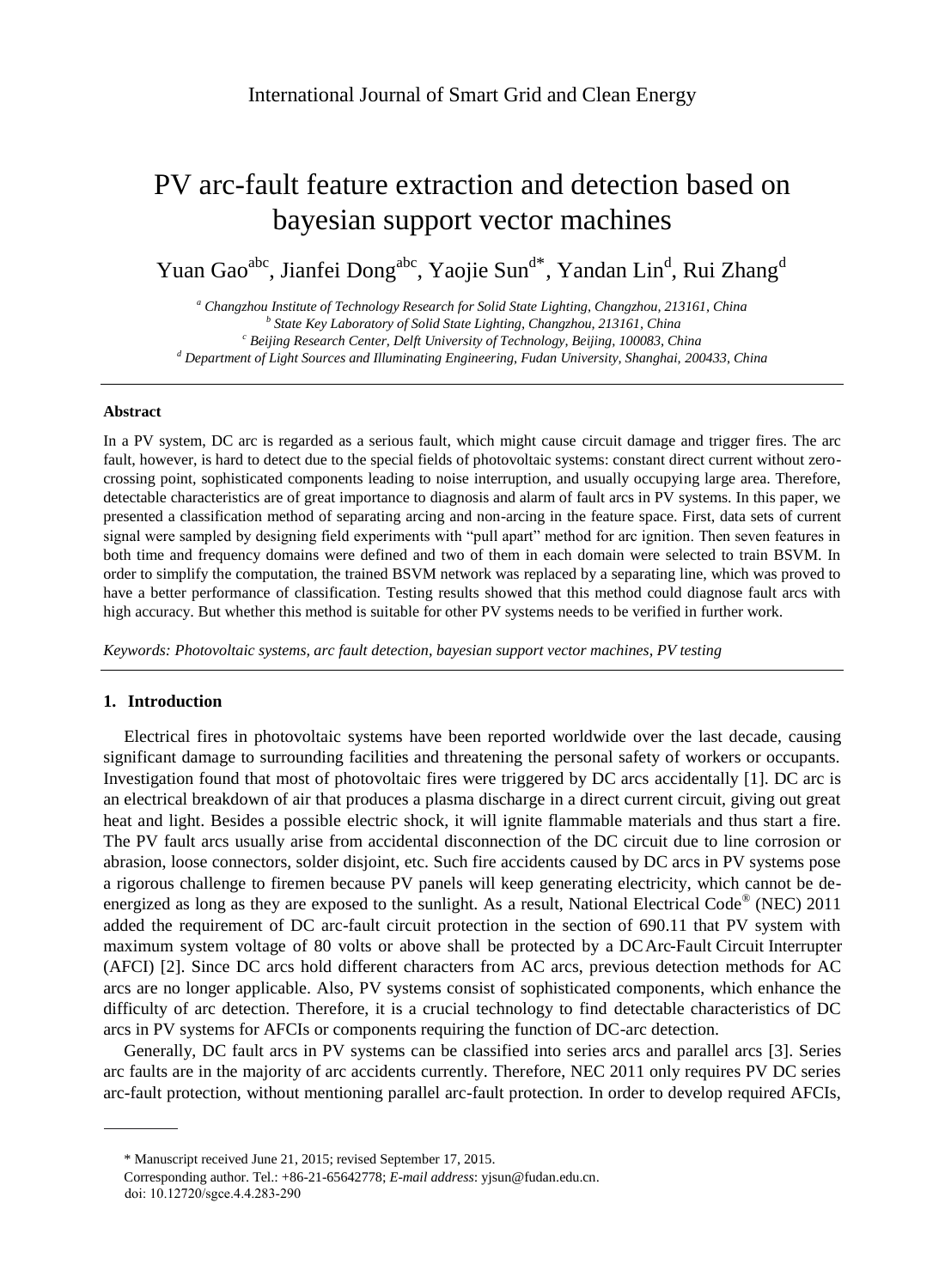relevant experiments have been conducted by research organizations and manufacturers. In field experiments, researchers found that obvious increase of AC noise could be detected when a DC arc was triggered. Sandia National Laboratories (SNL) studied the electromagnetic propagation features of arcing signals through PV arrays [4]. The investigation on RF effects in PV systems indicates that RF noise can be transmitted and inducted by PV cells, modules, DC cables, and inverters, affecting the frequency response above 100 kHz. High frequency will be attenuated by weak or unshielded connections. Moreover, high-frequency components of DC arc are not obvious for detection. Thus, it is suggested that the detection frequencies should be set below 100 kHz. Meanwhile, frequencies below 100-1000 Hz are sensitive to incident irradiance oscillations, 120 Hz inverter noise and 60 Hz mains noise. Therefore, favorable frequency bandwidths between 1-100 kHz are recommended for DC arc fault detection. Additionally, switching frequencies for most inverters are between 1-100 kHz, so selecting a single frequency within this range is not advised. Instead, multiple frequencies or broadband noise would be a better choice for DC arc detection in PV systems [4]. Different detection frequencies are also mentioned in other articles. Korean scholars narrow this range down between 50-100 kHz to avoid inverter operating frequency [5]. Engineers from TI draw this range between 40-100 kHz directly from the comparison of arcing signatures with non-arcing signatures [6]. As mentioned in [4], detectable frequency ranges above are just suggestions for manufacturers. Multiple bandwidths and complex algorithms are necessary for accurate and robust arc detection.

Most of research on PV DC arc characters [7]-[11] were conducted according to the arc initiation platform and method using fine steel wood and tube in the test regulation of UL (Underwriter Laboratories Inc.) 1699B [12]. It is notable that UL 1699B also regulated the reaction time of AFCIs under test within two seconds, otherwise the accumulated heat will cause fire. It is telling that the initial features of arcs are the critical factor to detect arcs and extinguish fires in time. It is claimed that there are several uncontrollable parameters affecting arc characteristics in the UL method [13]. The fusion of steel wood can be regarded as a random change of electrode movements, shape, and gap distance. Meanwhile, the tube affects the discharge gas and even blocks the arc path when it melts. Therefore, a more reliable arc ignition method of separating electrodes, which is called "pull apart" method, is proposed in [13]. The velocity and acceleration of the moving electrode can be controlled by the stepping motor. By this means, the arc characteristics, especially the frequency-domain related criteria, are independent without the influence of random parameters.

In this paper, field experiments were designed and conducted with "pull apart" method instead of UL method by using a customized platform in order to obtain reliable data. Four time-domain features and three frequency-domain features were defined through analyzing collected data sets. Then two features in each domain were selected to train BSVM for classification. In order to simplify the computation, we took a separating line in the feature instead of a trained BSVM network. Testing results revealed that the separating line held a better performance of classification.

#### **2. Experiment & Data**

In [13], experimental results proved that "pull apart" method held many advantages against UL method. Thus, subsequent experiments and data acquisition are based on this method. The field experiment was conducted in a small PV power station. The PV array consisted of four strings and each string contains 16 series multicrystalline silicon modules (STP140-24/AC, 140Wp). The maximum output current is 19.12 A, but it cannot reach this number in reality, usually around 10 A. It can be calculated that the installed capacity of this power station is 8.96 kW. The PV system also contained a combiner box, a 10 kw inverter (Eversol-TLC), and an AC switch.

In order to create a DC arc in this PV system, we disconnected the line between combiner box and inverter, where arcs occurred frequently, then inserted an arc generator, as shown in Fig. 1. The switch S1 and S2 were used to protect against electrical shock during the installation. The data acquisition system consisted of a bench-top oscilloscope (YOKOGAWA DLM2024) with maximum sampling rate of 2.5 GS/s, and a pull-through current sensor (HIOKI CT6863 AC/DC). In this experiment, the sampling rate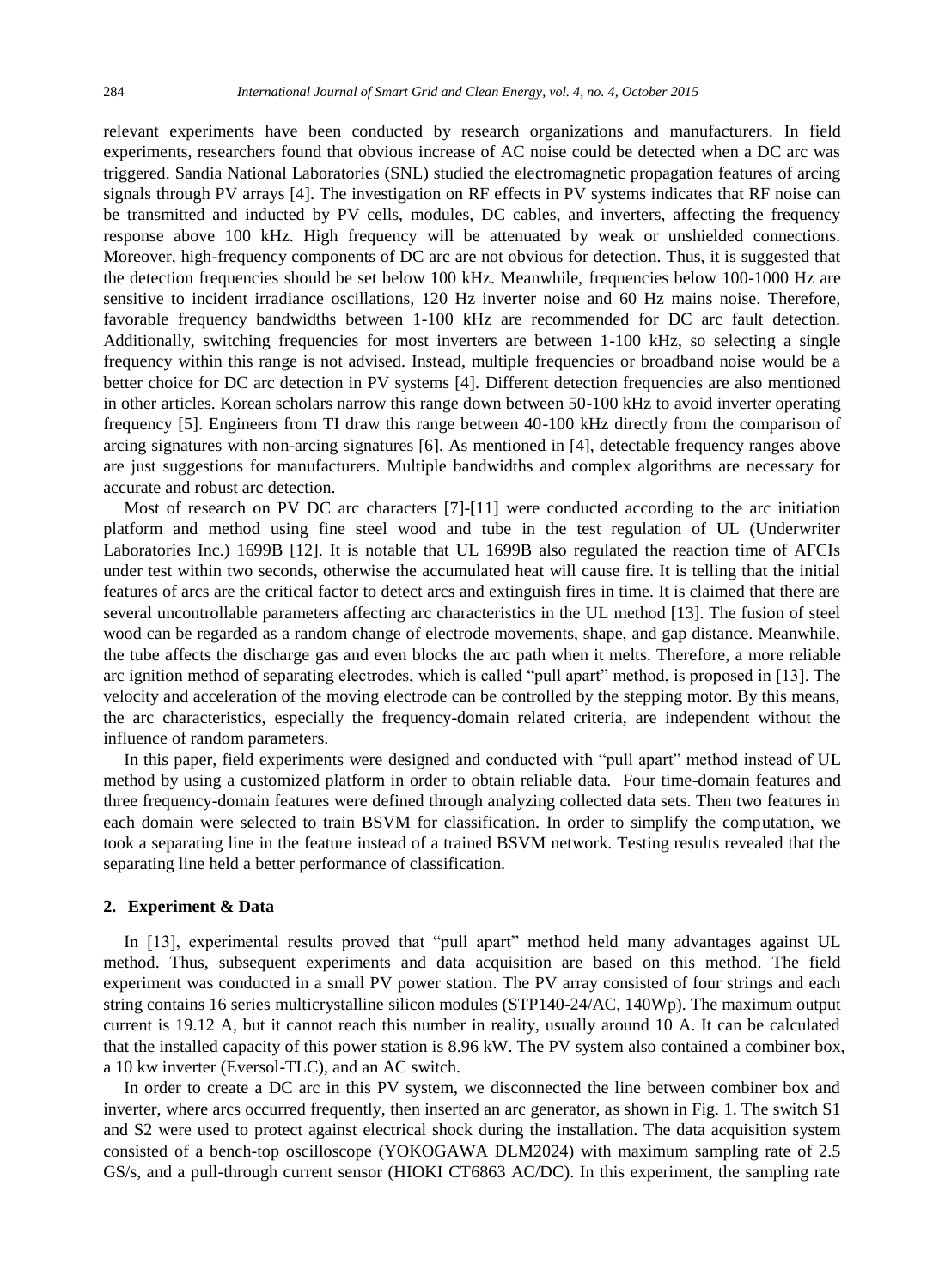was set as 1.25 M/s. We collected 8 data sets in a sunny day. The DC current of 8 sets varies with the solar irradiance. Each data set contains sampled data in 5 seconds, thus the number of total sampling points is 6250000. The collected data sets will be used for feature extraction in the next section.



Fig. 1. Schematic diagram of PV system and arc generator.

#### **3. Feature Extraction**

DC arc characteristics and thresholds are already discussed in [13]. Here, we mainly focus on the definition of each feature. As shown in Fig. 2, the obvious difference between non-arcing (blue) and arcing (red) current lies in both time and frequency domain. In time domain, the waveform fluctuates strongly when the arc is ignited and the average current amplitude falls down a little during arcing. The Fast Fourier Transform (FFT) data as shown in Fig. 2 (b) comes from the color-marked windows in (a). The size of windows is enlarged 10 times visually because it is too narrow to see. It is obvious that the arcing current contains more noise than the non-arcing current in the low-frequency band. Therefore, we will define arc characteristics in both domains in this paper.



Fig. 2. Comparison of non-arcing and arcing: (a) time domain (b) frequency domain.

First, for all characteristics, we define a 10 ms (12500 sampling points) moving window along the I-t waveform, with the same size of the windows in Fig. 2. Then four Time-Domain Features (TDF) and three Frequency-Domain Features (FDF) are defined as listed below.

*TDF1:* the mean value of the current within 10 ms;

*TDF2:* the difference between the minimum and maximum current values in 10 ms;

*TDF3:* the difference between arcing and non-arcing current values, where the non-arcing current value is defined as the current value 2 s ago because the arc shall be interrupted within 2 s as regulated in UL 1699B;

*TDF4:* the mean absolute value of current gradient;

*FDF1*: the current component in certain frequency band;

*FDF2*: the ratio of the current component in certain frequency band to the DC current component;

*FDF3:* the ratio of the current component in certain frequency band to the AC current component.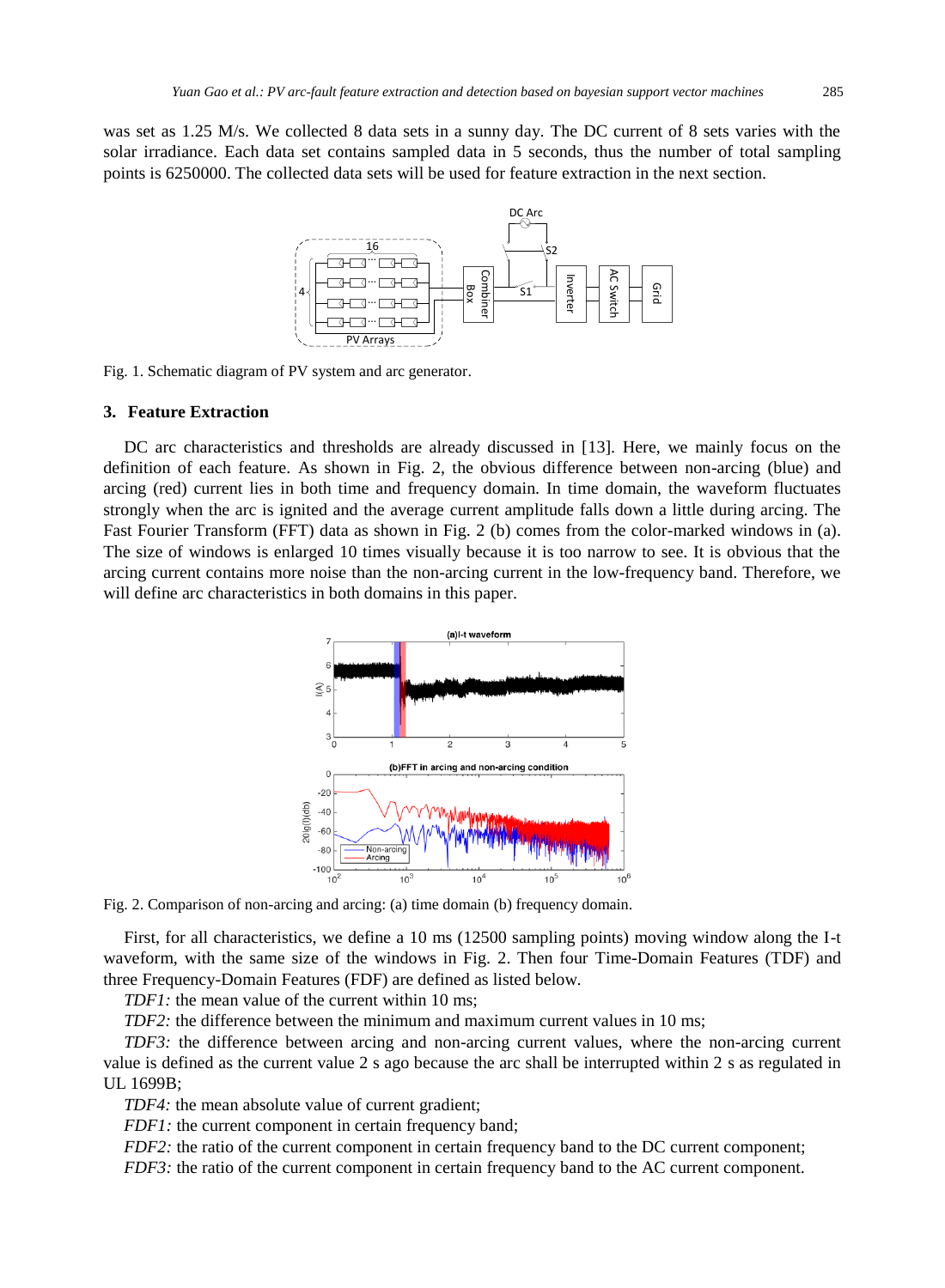Within the scope, "certain frequency band" has been proved to be 0.1-4 kHz [13]. Fig. 3 (a) shows the same I-t waveform as shown in Fig. 2 (a). When a moving window with a 1 ms step is running along the I-t waveform, defined features present various changes as shown in Fig. 3 (b)-(h).



Fig. 3. (a) typical sampled DC current, (b)-(e) potential features in time domain, (f)-(h) potential features in frequency domain.

In [13], the threshold of each feature was obtained by analyzing 10 data sets, except TDF1, which varies under different conditions of solar irradiance. However, none of them is a unique arc characteristic. For example, the distinct jump of DC current also exists when some PV modules are short circuited. The external interference also leads to the increase of noise in certain frequency band. Thus, it is reasonable to choose features in both domains for the classification to separate arcing from non-arcing conditions.

## **4. Classification**

#### *4.1. Introduction of BSVM*

Support Vector Machines (SVM) for classification, as described by Vapnik [14], exploit the idea of mapping input data into a high dimensional (often infinite) Hilbert space. The SVM methods have many advantages, including a global minimum solution as the minimization of a convex programming problem and sparseness in solution representation. Studies on classification can be found in [15]-[17]. In this work, the algorithm proposed in [17] is applied, which satisfies the following characteristics:

- Naturally normalized in likelihood evaluation;
- Possessing a flat zero region that results in sparseness property;
- Smooth and continuous up to the first order derivative.

Classification problems aim to infer a latent function that maps received patterns/features to prescribed classes. In the Bayesian approach, the latent function  $f_x$  with input  $x$  can be inferred by maximizing the posterior probability, which is defined by Bayes' theorem as:

$$
P(f \mid \boldsymbol{D}) = \frac{P(\boldsymbol{D} \mid f)P(f)}{P(\boldsymbol{D})}
$$
\n<sup>(1)</sup>

where *D* is the training data set.

The latent functions *f* can be modelled as a multivariate Gaussian random variable with zero mean and a  $n \times n$  covariance matrix  $\Sigma$  [3], given by (2) and (3).

$$
P(f) = \frac{1}{Z_f} \exp\left(-\frac{1}{2}f^T \sum^{-1} f\right)
$$
 (2)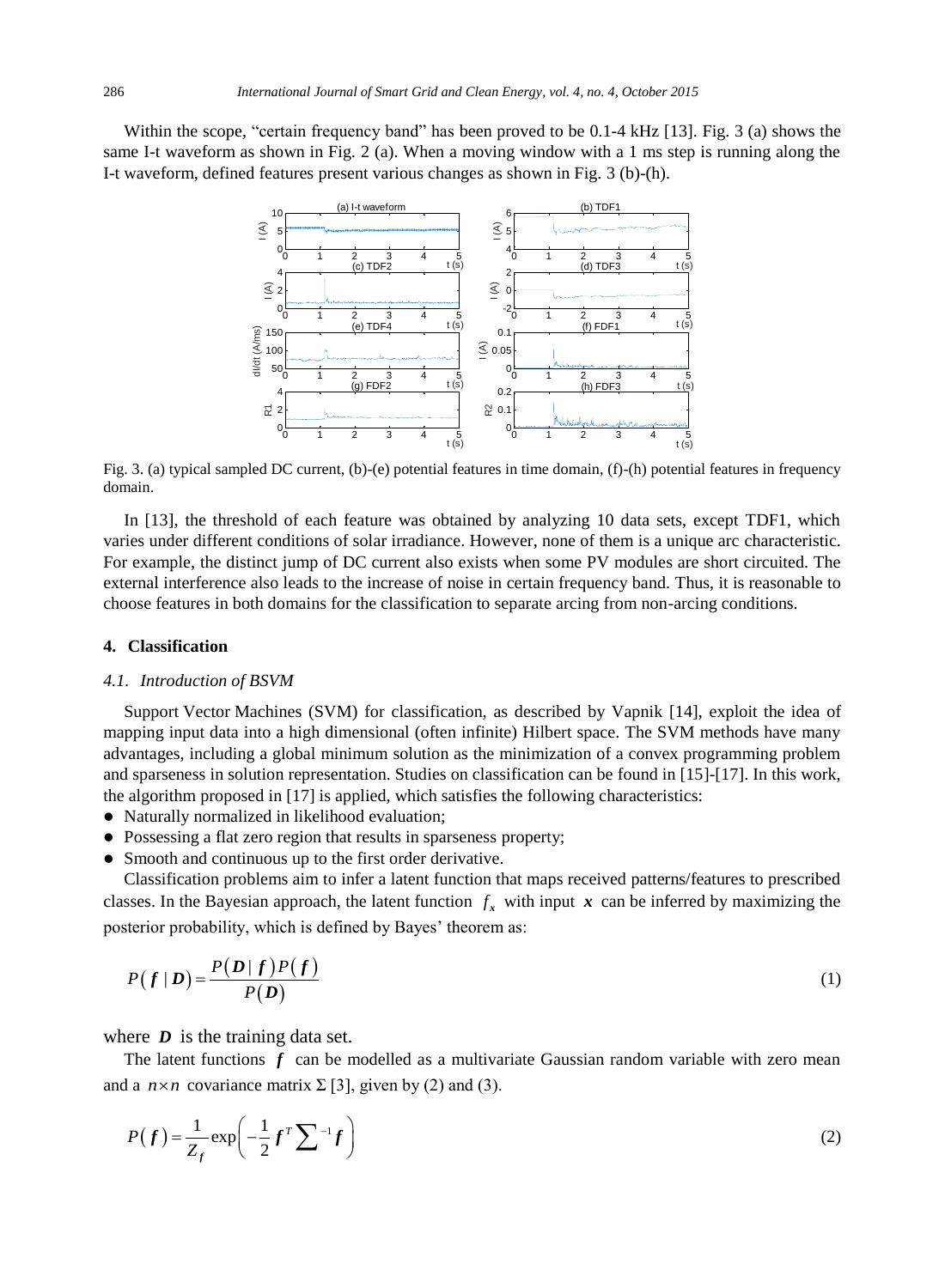*Yuan Gao et al.: PV arc-fault feature extraction and detection based on bayesian support vector machines* 287

$$
\sum_{ij} = Cov \Big[ f_{x_i}, f_{x_j} \Big] = k_0 \exp \Bigg[ -\frac{1}{2} \sum_{i=1}^d k_i \Big( x_i^l - x_j^l \Big)^2 \Bigg] + k_b \tag{3}
$$

where  $Z_f = (2\pi)^{\frac{n}{2}} \sqrt{|\Sigma|}$ ;  $k_0 > 0$  denotes the average power of  $f_x$ ;  $k_i > 0$ ,  $l = 1, 2, ..., d$  is the parameter that determines the relevance of the  $l-th$  input dimension to the prediction of the output variables; *d* is the dimension of input vectors;  $k<sub>b</sub> > 0$  denotes the variance of the offset to the function  $f_x$ ; and  $x^l$  denotes the  $l-th$  element of the input vector  $x$ .

The trigonometric loss function, proposed in [17], is used in evaluating the likelihood. It takes the following form:

$$
l_t(y_x \cdot f_x) = \begin{cases} +\infty & \text{if } y_x \cdot f_x \in (-\infty, -1] \\ 2\ln \sec\left(\frac{\pi}{4}(1 - y_x \cdot f_x)\right) & \text{if } y_x \cdot f_x \in (-1, +1) \\ 0 & \text{if } y_x \cdot f_x \in [+1, +\infty) \end{cases}
$$
(4)

The likelihood function can therefore be evaluated by:

$$
P(y_x | f_x) = \exp(-l_t (y_x \cdot f_x)) = \begin{cases} 0 & \text{if } y_x \cdot f_x \in (-\infty, -1] \\ \cos^2 \left( \frac{\pi}{4} (1 - y_x \cdot f_x) \right) & \text{if } y_x \cdot f_x \in (-1, +1) \\ 1 & \text{if } y_x \cdot f_x \in [+1, +\infty) \end{cases}
$$
(5)

The distribution of  $P(f(x)|D, \theta)$  can be evaluated as the Gaussian distribution,

$$
P(f(\mathbf{x})|\mathbf{D},\theta) \sim N(\mu_t, \sigma_t^2) = \frac{1}{\sqrt{2\pi}\sigma_t} \exp\left(-\frac{\left(f(\mathbf{x}) - \mu_t\right)^2}{2\sigma_t^2}\right)
$$
(6)

where the mean is  $\mu_t = \mathbf{v}_M^T \mathbf{k}_M$ , the variance is  $\sigma_t^2 = Cov[f(\mathbf{x}), f(\mathbf{x})] - \mathbf{k}_M^T (\Lambda_M^{-1} + \Sigma_M)^{-1} \mathbf{k}_M$ , and  $\mathbf{k}_M$  is the sub-vector of  $\boldsymbol{k}$  by keeping the entries associated with SVs.

Given the hyper parameters  $\theta$ , the probability of the binary class label  $y_x = \pm 1$  is evaluated by the trigonometric likelihood function in (5) and  $P(f(x)|D,\theta)$  in (6):

$$
P(y_x | D, \theta) = \int_{-\infty}^{+\infty} P(y_x | f(x), D, \theta) P(f(x) | D, \theta) df(x)
$$
  
= 
$$
\int_{-1}^{+1} \cos^2 \left( \frac{\pi}{4} (1 - y_x \cdot f(x)) \right) N(\mu, \sigma_t^2) df(x) + \frac{1}{2} erfc \left( \frac{1 - y_x \mu_t}{\sqrt{2} \sigma_t} \right)
$$
 (7)

where  $erfc(v) = \frac{2}{\sqrt{\pi}} \int_v^{+\infty} exp(-z^2) dz$ π  $=\frac{2}{\sqrt{\pi}}\int_{v}^{+\infty} \exp(-z^2) dz$ . Setting  $y_x = +1$ , we can predict the probability of the testing case to have the label of  $+1$ .

## *4.2. Data preprocessing*

All features except TDF3 are first normalized as follows.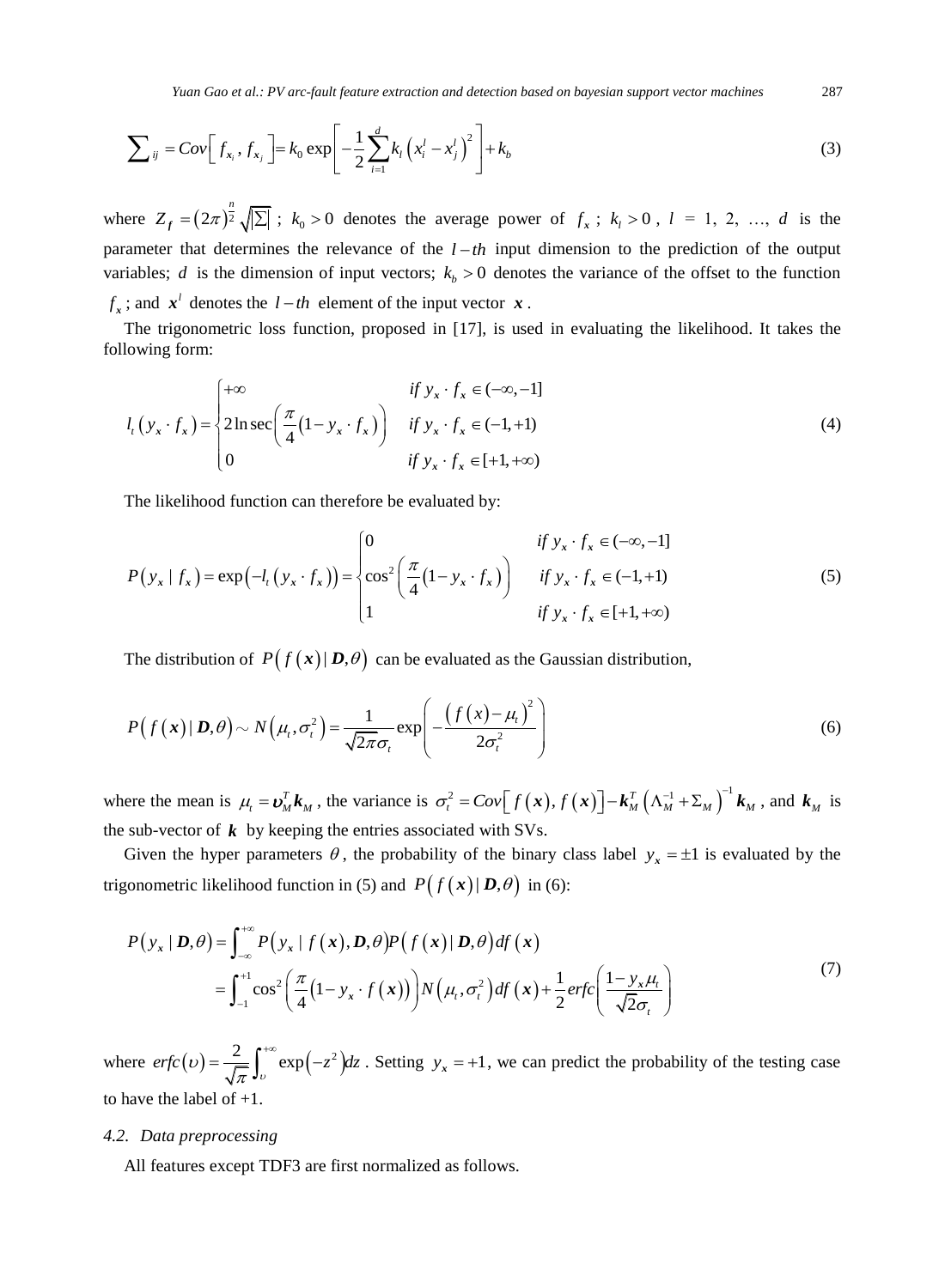- Compute the mean value of each feature from the first 20 numbers, when there is no arcing;
- Compute the ratio of each feature to its corresponding mean value.

Since TDF3 is a relative changing signal. The mean value is trivial when arcing does not occur. Therefore, it does not need to be normalized.

We divide the 8 collected data sets into two groups. One is to train the BSVM, and the other is to test it. From Fig. 4 (a) and (b), TDF3 and FDF2 are selected to train the BSVM. The other features are either too noisy at the non-arcing stage, or the changes in them are not as evident as those in TDF3 and FDF2.



Fig. 4. (a) seven features in the training data set when arcing does not occur (b) seven features in the training data set when arcing occurs.



Fig. 5. Probabilistic class prediction of the training feature set.

#### *4.3. Training*

The two selected features are used in training BSVM. The probability of classifying the features at arcing stage is shown in Fig. 5. The hyperparameters,  $k<sub>b</sub>$  and  $k<sub>0</sub>$ , are optimized, from the initial values of respectively 1 and 1. After the training,  $k_b = 1$  and  $k_0 = 11.01$ . The number of support vectors is 174 selected from totally 752 training vectors, i.e. 23.1%. But still, the size of the hidden layer in the BSVM network is large, resulting in a considerable computation burden.

In order to simplify the computation, we take a separating line in the feature space as shown in Fig. 5. According to the probability contours, the 50% probability is roughly in the middle of the two clusters of feature vectors. A line is drawn to roughly cover this contour. The separating line equation is as follows,

$$
y = 4x + 1.22\tag{8}
$$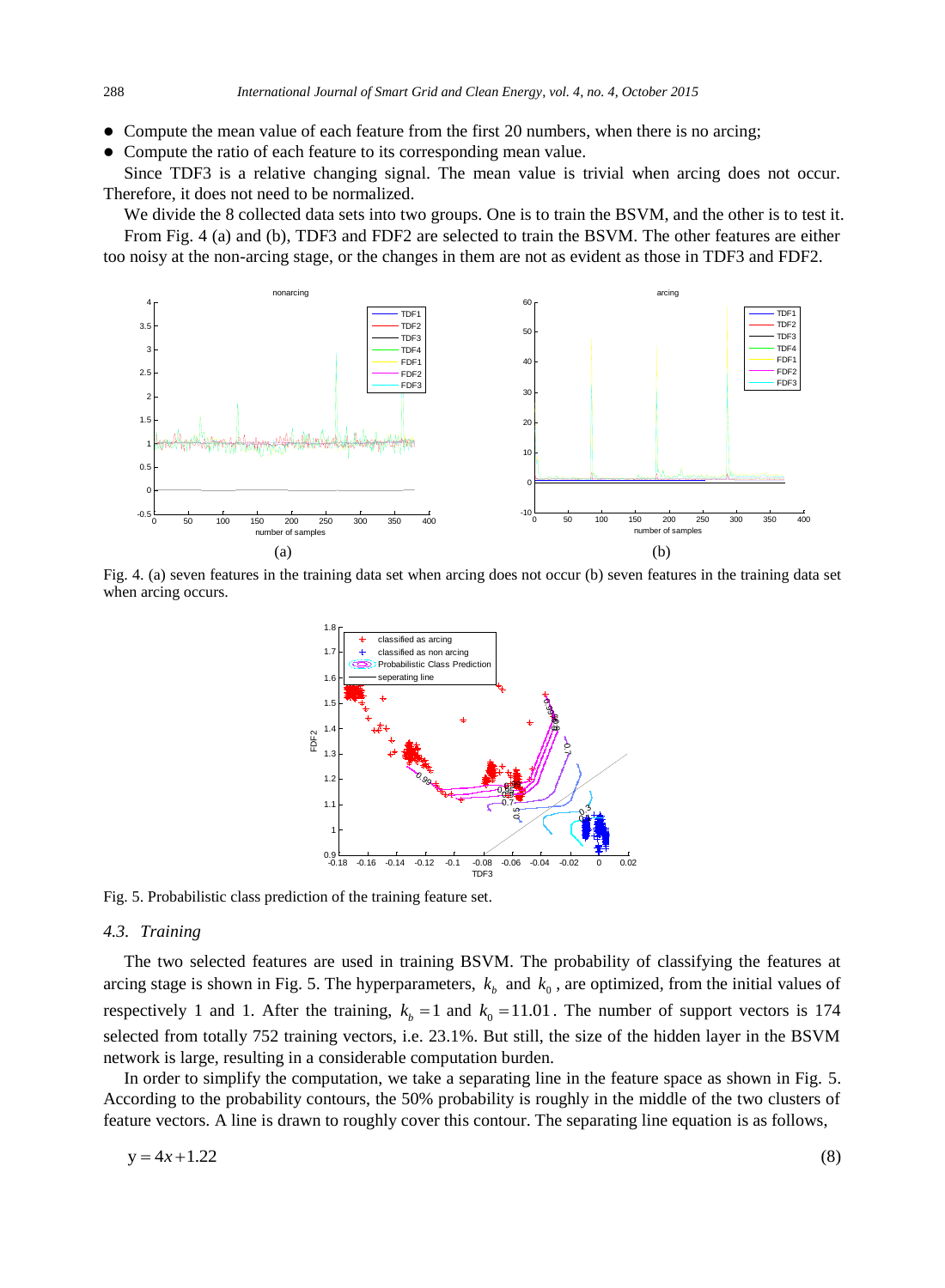where *x* and *y* respectively stand for TDF3 and FDF2.

According to Fig. 5, the non-arcing cluster is below the line; while the arcing cluster is above it. Therefore, the classification according to this line can be done as follows.

$$
\begin{cases}\n\text{classified as non} - \text{arcing}, & \text{if } y < 4x + 1.22 \\
\text{classified as reing}, & \text{if } y \ge 4x + 1.22\n\end{cases}\n\tag{9}
$$

# *4.4. Testing*

In order to test the classification performance, the following three values are computed.

- Correct classification rate, is the ratio between the number of correctly classified samples and the total number of the samples in the feature set.
- False alarm rate, denoted as  $f_a = P(arcing detected / non \,arcing)$ , is the ratio between the number of the detected arcing samples and the number of the samples when arcing does not occur in the feature set.
- Missed detection rate, denoted as  $f_m = P(no\hat{u}r\hat{v}q \hat{v}q \hat{v}q \hat{v}q \hat{v}q \hat{v}q \hat{v}q \hat{v}q \hat{v}q \hat{v}q \hat{v}q \hat{v}q \hat{v}q \hat{v}q \hat{v}q \hat{v}q \hat{v}q \hat{v}q \hat{v}q \hat{v}q \hat{v}q \hat{v}q \hat{v}q \hat{v}q \hat{v}q \hat{v}q \hat{v}q \hat{v}q \hat{v$ of the missed arcing detections and the number of the samples when arcing occurs in the feature set.

The results are listed in Table 1. The classification results with the separating line is slightly better, because the BSVM is highly nonlinear with as many as 174 support vectors, and can hence be over fitted to the training data. However, the separating line is found based on the probabilistic property of BSVM. Its performance rooted from BSVM.

Table 1. Testing results

| Test<br>data<br>set | <b>BSVM</b>                       |                  |                          | Line                              |                  |                          |
|---------------------|-----------------------------------|------------------|--------------------------|-----------------------------------|------------------|--------------------------|
|                     | Correct<br>classification<br>rate | False alarm rate | Missed<br>detection rate | Correct<br>classification<br>rate | False alarm rate | Missed<br>detection rate |
|                     | 99.90%                            | 0.18%            | 0                        | 100%                              | 0                | 0                        |
| 2                   | 99.90%                            | 0.18%            | $\overline{0}$           | 100%                              | 0                | 0                        |
| 3                   | 99.90%                            | 0.14%            | $\theta$                 | 99.90%                            | 0                | 0.3%                     |
| 4                   | 96.92%                            | 0.21%            | 5.60%                    | 100%                              | 0                | $\theta$                 |

It is noticeable that the separating line is gained by sampling data from a certain PV power station at a certain testing point. Hence, the line may vary slightly when applied to other testing locations and power stations. It needs to be demonstrated by further experiments and data analysis.

# **5. Conclusion & Discussion**

In PV systems, DC fault arcs with high voltage have caused severe hazards, which lead to great casualties and enormous property loss. In order to prevent such catastrophic events, NEC requires the AFCI installation in PV systems and UL releases a standard to test a PV DC AFCI. However, in China, and other developing or undeveloped countries, such regulations and standards are still unavailable. Though there are some AFCIs and PV products integrated with AFCI functions in the market currently, it is still necessary to advertise the hidden risk of DC fault arcs in PV systems and promote relevant regulations and standards. Also, research on arc features, detection and classification methods, prevention mechanisms, and system robustness shall be conducted based on large data sets and demonstrated by repeatable field experiments.

Previous research has proved that the "pull apart" method revealed a stable performance of arc generation. Thus, our field experiments are designed based on this arc-ignition method and platform. The main contributions of this paper are: (1) sampling current signal data when DC arc occurs through field